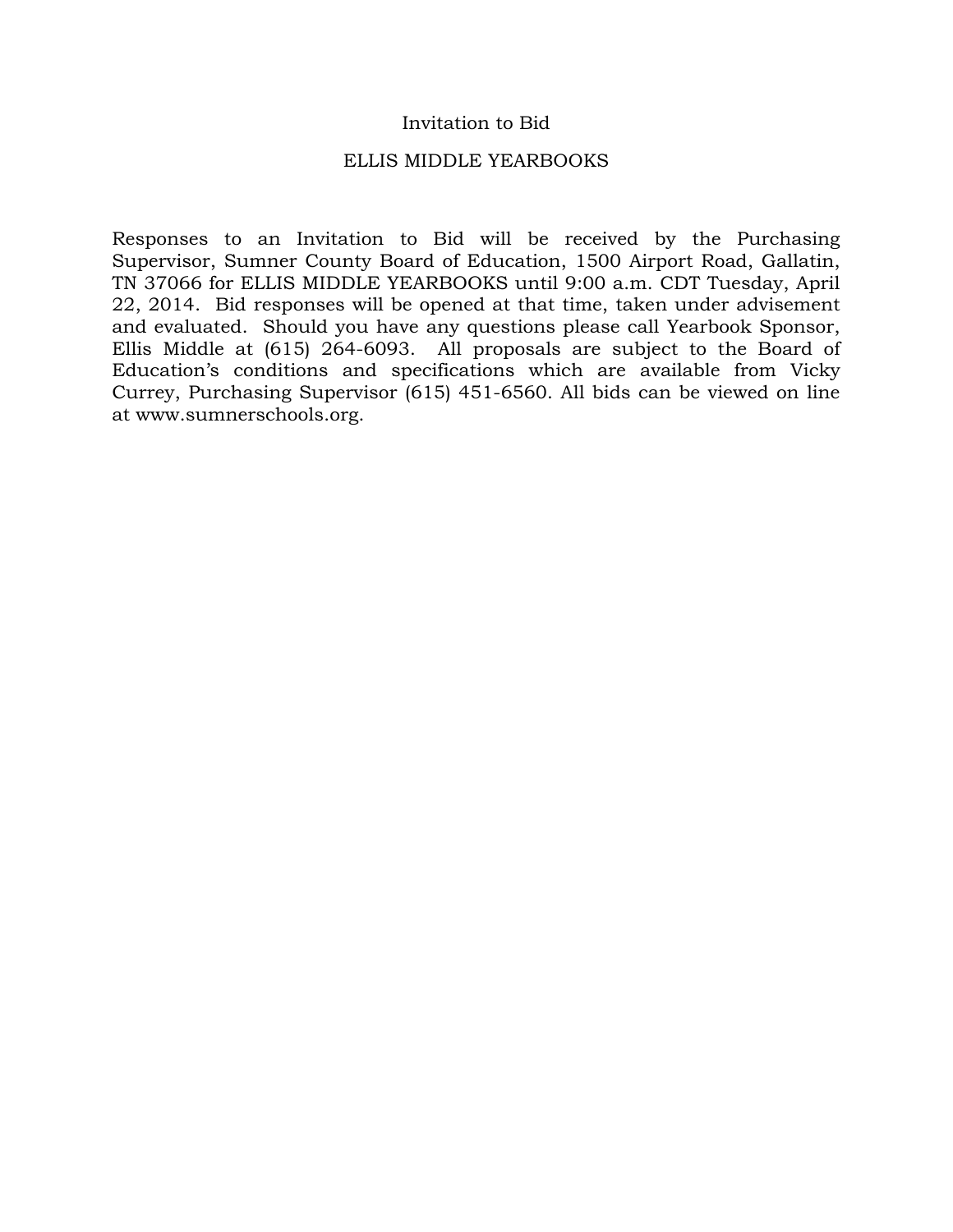## YEARBOOK SPECIFICATIONS Ellis Middle School 100 Indian Lake Road Hendersonville, TN 37075

| Term:                 | 1 year contract for school year 2014-2015, with schools option to renew for three<br>more years. |
|-----------------------|--------------------------------------------------------------------------------------------------|
| Price Increase:       | Guaranteed not to increase by more than 2% per year                                              |
| Book/Trim size:       | 7 % (not more than 8) x 10 % inches                                                              |
| Pages:                | 68 (all full color)                                                                              |
| Copies:               | 426, exact # of copies to be determined by date of submission                                    |
| Paper Stock:          | 80# gloss enamel                                                                                 |
| Cover:                | Hard cover, Custom Litho, Process color                                                          |
| Front/End sheet:      | Snow White 280, no printing                                                                      |
| Yearbook              | -Yearbook built online                                                                           |
| Development           | -Self-contained software (no software or site license needed!)                                   |
| Program:              | -Secure website can be accessed with a password from any computer                                |
|                       | -Permits custom designed layouts                                                                 |
|                       | -Provides professionally-designed layout, clip-art, and background options                       |
| Training:             | -On-site training for staff as needed                                                            |
| Support:              | -A primary, experienced, local representative as needed in person, via phone or                  |
|                       | email.                                                                                           |
|                       | -Custom care center also available to provide support as needed.                                 |
| Photo Submission:     | -Direct upload at school for digital images.                                                     |
|                       | -submission via CD                                                                               |
|                       | -Company scanning of any hard copy images                                                        |
| Proofs:               | -Unlimited/ online/ PDF proofing                                                                 |
| Marketing:            | -Direct market to parents.                                                                       |
|                       | -Online tracking system.                                                                         |
|                       | -Customer care center also available to provide support as needed.                               |
| Shipping:             | -Books are to be boxed with not more than 40 per box.                                            |
|                       | -Delivery to school by May $1^{st}$ .                                                            |
|                       | -Vendor's bid response should include submission lead time required to meet this                 |
|                       | delivery date.                                                                                   |
| Cost:                 | -Includes all charges: book production and shipping & handling for delivery to                   |
|                       | school                                                                                           |
| <b>School Account</b> | All payments from the vendor to the school must be received by the first week of                 |
| Resolution            | June.                                                                                            |
|                       |                                                                                                  |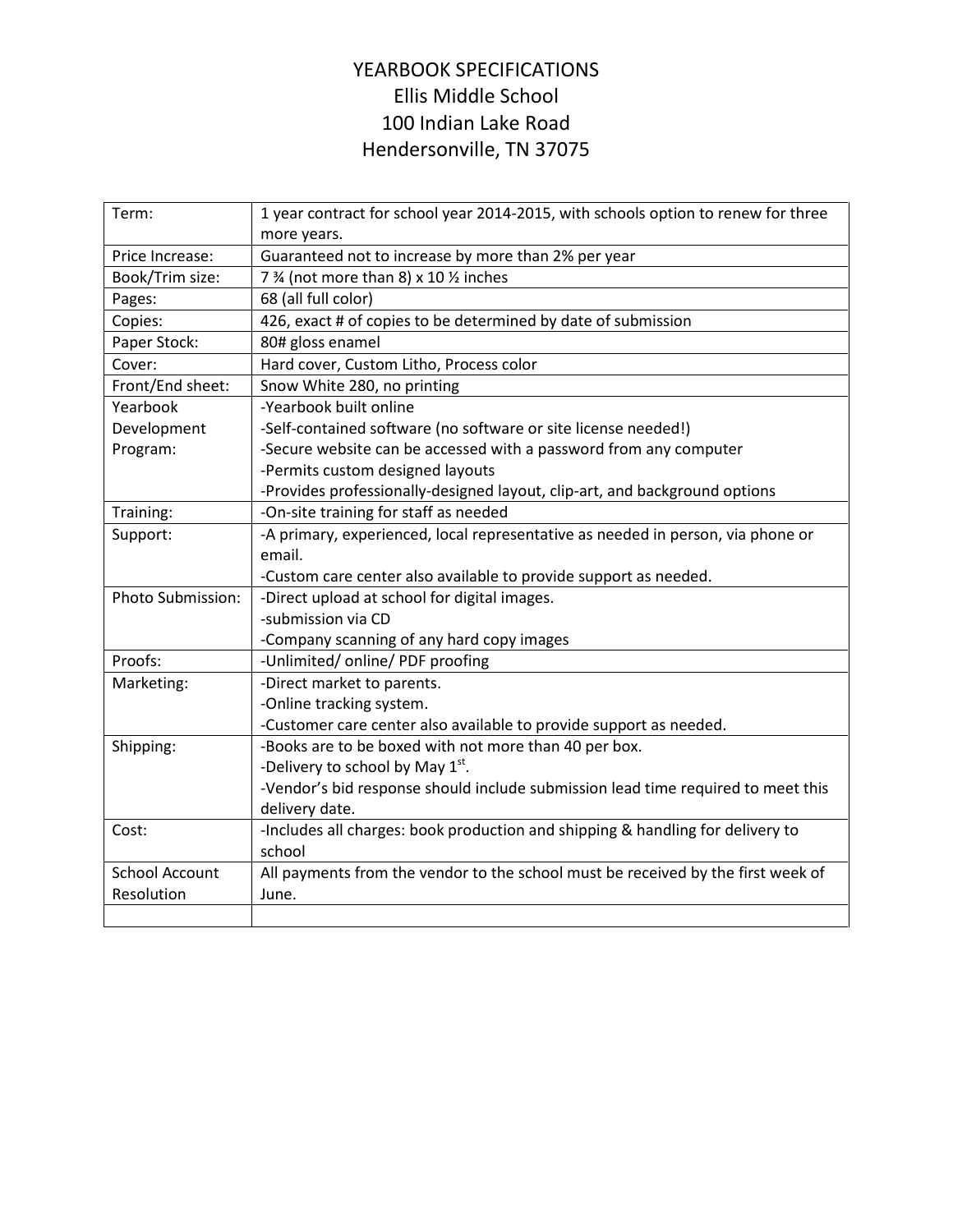# **BID TABULATION**

**Ellis Middle - Yearbooks** 

| Price (per book) $\begin{matrix} 5 \end{matrix}$ $\begin{matrix} 2 \end{matrix}$ |                                                |      |
|----------------------------------------------------------------------------------|------------------------------------------------|------|
|                                                                                  | Extended price for 400 books \$                |      |
| Company Name:<br>Address:                                                        |                                                |      |
| Phone:<br>Email address:                                                         |                                                |      |
|                                                                                  | Signature of Authorized Company Representative | Date |
|                                                                                  | <b>Printed Name</b>                            |      |